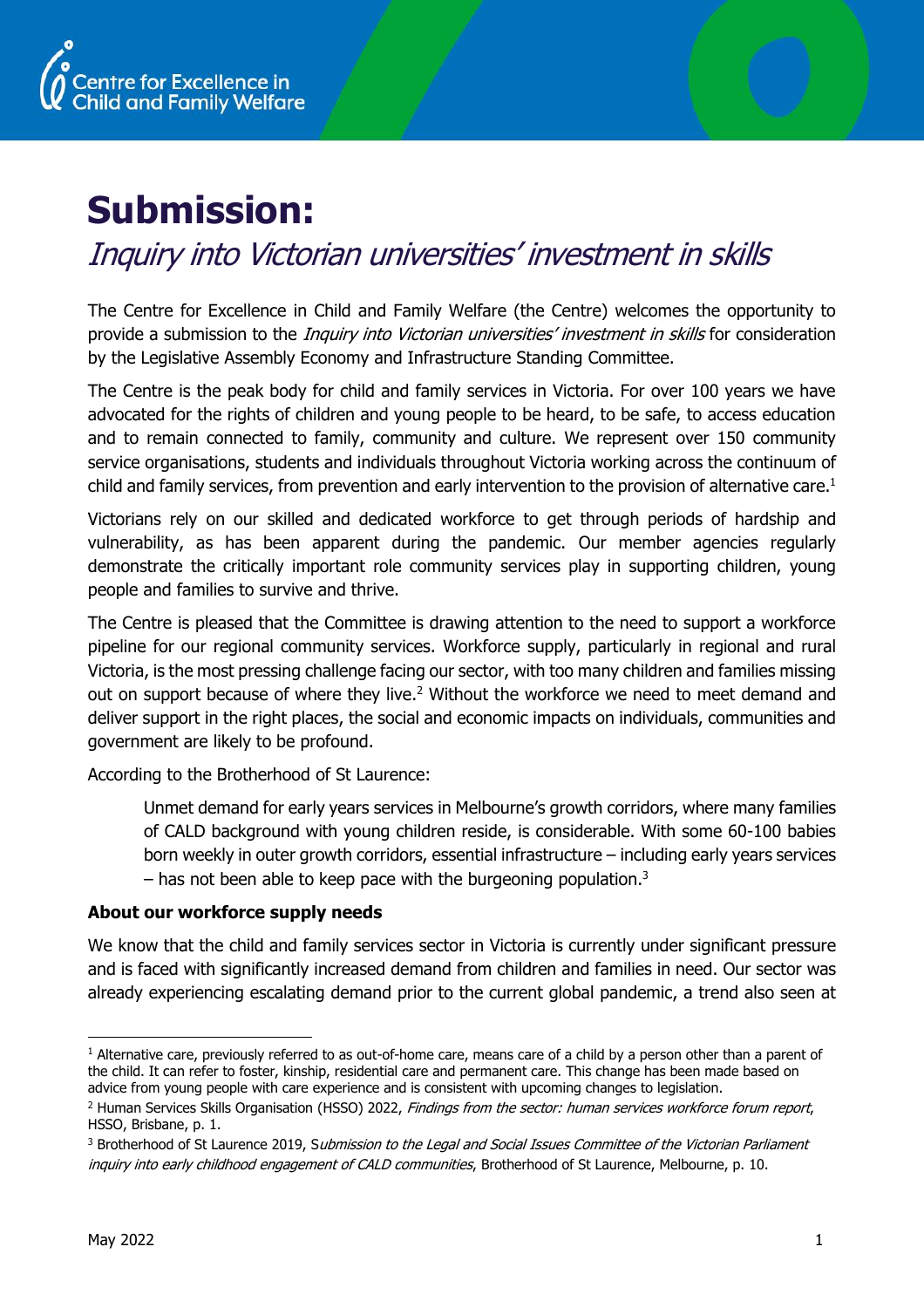

the national level. In 2019-20, more than 12,000 children spent time in alternative care in Victoria, with numbers steadily increasing.<sup>4</sup>

Our members frequently report difficulty in the staffing of programs right across Victoria and often find themselves in intense competition with other programs and services that are equally as important. Reform in Victoria has resulted in the welcome expansion of support available to children and families and has seen the creation of additional positions for child and family services professionals, but without an adequate strategy to boost workforce supply.

The child and family services sector, as part of the broader community services industry, relies on a highly educated workforce to deliver quality services to children and families experiencing hardship and disadvantage. Our workforce consists of professionals from a diverse range of academic backgrounds. A 2017 survey of the Victorian family services workforce found that the majority of our university educated professionals hold social work qualifications.<sup>5</sup> Examples of other degrees that supply professionals for the child and family services workforce include:

- Human Services
- Youth Work
- Sociology
- Child and Family Studies
- Behavioural Science
- Counselling
- Social and Community Welfare
- Community Development.

# **Examples of university investment to support a skilled child and family services workforce**

The Centre is pleased to be working in partnership with Victorian universities on two projects that support a pipeline of skilled workers, supported by university investment. Broader awareness of innovative partnerships such as these across the Victorian university sector could encourage the uptake of similar partnerships and support universities to invest in areas where it is needed most.

#### **Paid Internship Pilot**

The Centre is working with a small number of universities on a range of paid and unpaid placement models to build the skills of future social workers. Universities have played a key role in our paid internship project, particularly for regional students who have a limited range of placement options locally. The universities in our pilot have helped recruit students, working with the Centre to match students to community service organisations. We are currently working with a Victorian university to link students wishing to gain research skills with CSOs needing assistance with research projects. The university is playing a key role in the piloting of this scheme because staff can see the benefit for students of these research and evaluation opportunities in a practice setting.

<sup>4</sup> Australian Institute of Health and Welfare (AIHW) 2021, Child protection Australia 2019-20, AIHW, Canberra.

<sup>&</sup>lt;sup>5</sup> Department of Health and Human Services 2017, Family services workforce survey report, Victorian Government, Melbourne.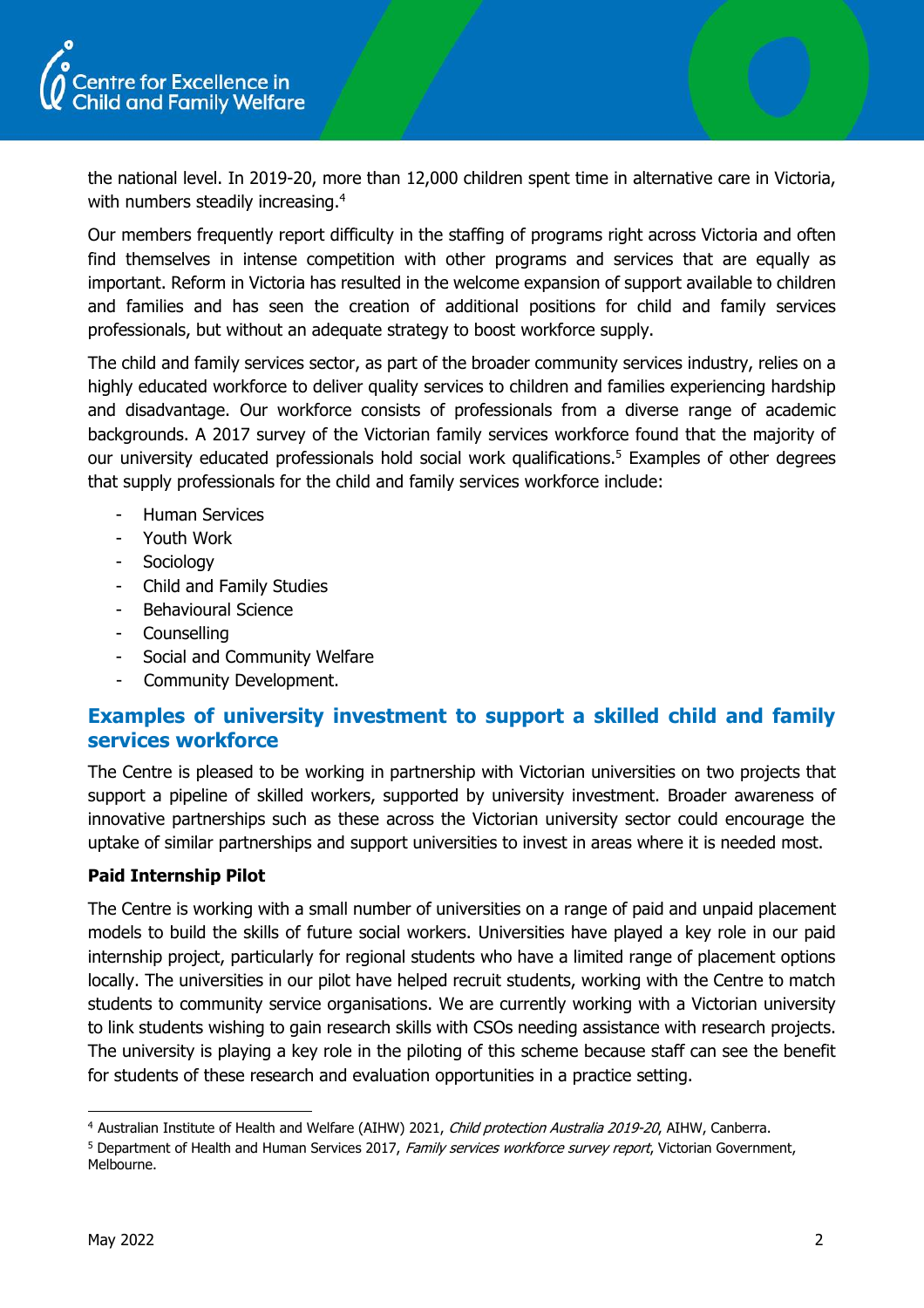

#### **Raising Expectations**

Raising Expectations is a unique evidence-informed model that provides a platform for government, universities, TAFEs and the community sector to work together to improve access to and enable successful completion of post-secondary study for people who are in or have lived in alternative care. Raising Expectations currently partners with Federation University Australia, La Trobe University and Swinburne University of Technology and is in negotiations with the remaining universities regarding participation in the program. The universities provide practical wrap-around support for care leaver students to increase access and reduce barriers to vocational and higher education, including financial (bursaries, scholarships and grants), mentoring, academic and other personal support.

Supported by these partnerships, the Raising Expectations model has contributed to tangible improvements in the education and life opportunities for individuals who have been in care, seeing the number of care experienced people enrolled in the partner universities rise to more than 700 students.

This support has positively contributed to a pipeline of workers for community services, as around 70 per cent of surveyed care leaver students are completing courses in industries experiencing workforce shortages – health, community services & education.

# **How universities can play a greater role in supporting the pipeline of skilled workers**

We encourage universities across the state to engage in closer partnerships with peak bodies and to work together with peaks to deliver their industry plans.<sup>6</sup> Universities must not only enrol an adequate number of students in relevant courses but must also seek to attract a diverse mix of students to reflect the diversity of clients supported by services while ensuring that the education provided meets the needs of priority sectors. Through targeted equity measures they can make sure no student is disadvantaged by being in regional Victoria, from a low socio economic community or other circumstances that can render young people vulnerable.

Additionally, in the 2022-23 state budget, the Victorian Government funded the development of an attraction and recruitment campaign to raise the profile of the community services workforce.<sup>7</sup> Victorian universities can play a role in promoting this strategy and raising awareness among current and prospective students of the wide and varied range of career pathways and options available.

In Victoria, there have been extensive reforms that have impacted child and family services practice, yet these changes are not necessarily reflected in course content, with implications for the workreadiness of graduates. The expertise of peak bodes could be leveraged by universities to shape and maintain contemporary curriculum content.

<sup>&</sup>lt;sup>6</sup> See, for example: Centre for Excellence in Child and Family Welfare 2018, Child and family services sector industry plan [2018-2021](https://gallery.mailchimp.com/735c980d83254d8db51ef91e3/files/3a71f5ca-158c-4aa7-b827-b57653f95f49/IndustryPlan_FINAL.pdf), Centre for Excellence in Child and Family Welfare, Melbourne.

<sup>&</sup>lt;sup>7</sup> Department of Treasury and Finance 2022, Victorian budget 2022/23 – Putting patients first: Service delivery – Budget paper no. 3, Victorian Government, Melbourne.